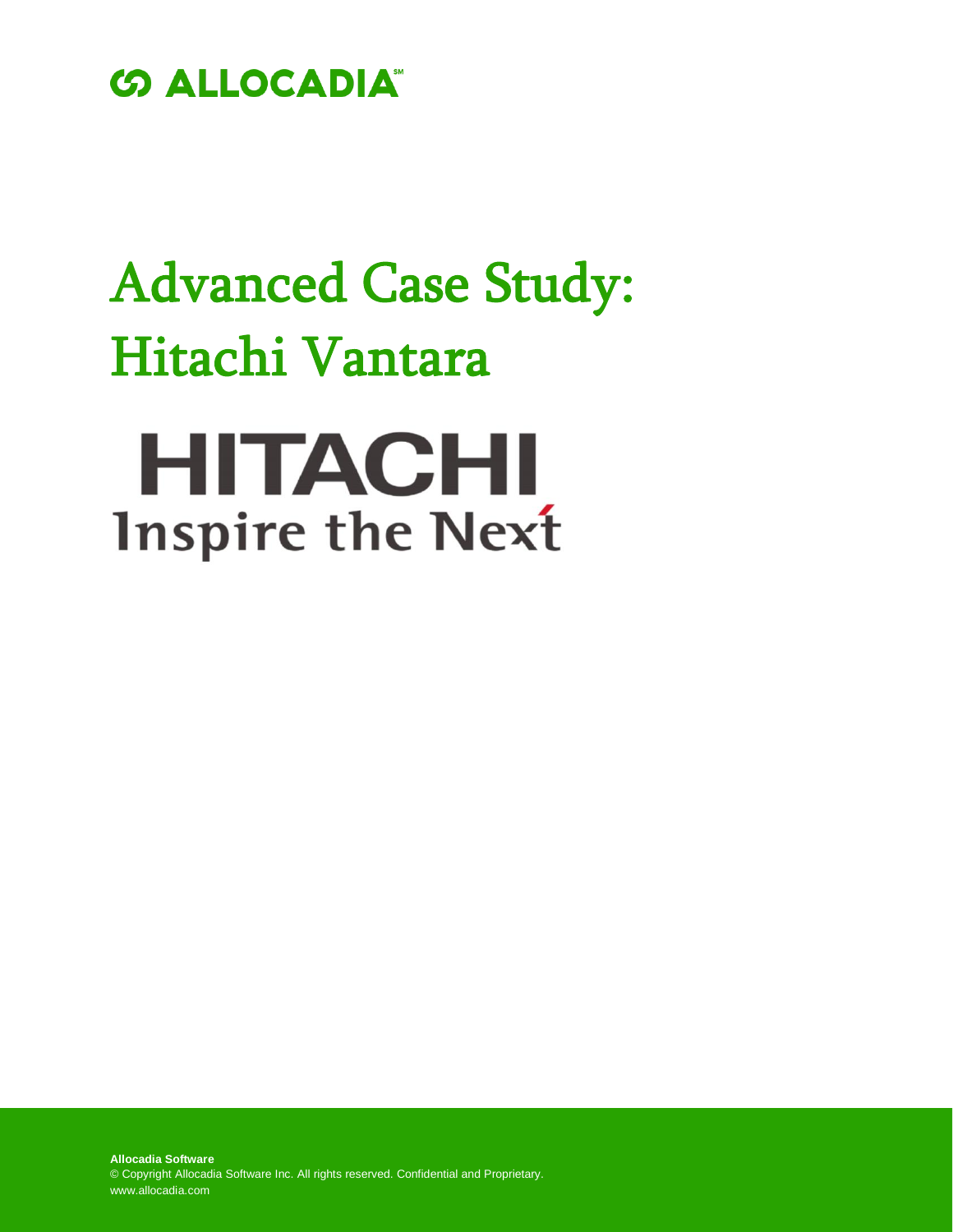### **SALLOCADIA**

#### Advanced Case Study: Hitachi Vantara

"*We start with financial inputs across the world, connect the data to actions our*

*teams are doing, and then we're working to show the best*

*kind of results we can."*

– Jeremie Audran, Senior Director of Global Marketing

Operations, Hitachi Vantara



As a global team, their budget is massive and requires consistent monitoring and maintenance. It's not enough to align marketing plans to corporate goals at the start, these investments need to be managed regularly to ensure that they are continually aligned.

#### **The Butterfly Effect – Every Source of Data Matters**

The introduction of Allocadia's MPM platform revealed issues with the Hitachi marketing department's approach to budgets and ROI. For example, a marketer given \$100,000 for an activity might only spend \$96,000 and leave \$4,000 sitting on the table. Those were missed opportunities to reinvest in another project and optimize investment. Although results were being measured well, Hitachi realized they weren't properly educating teams on the importance of keeping investment data up to date.

Data points from every field marketer need to come together to show true ROI. If data is not entered properly – or not entered at all – it affects the global marketing budget and greatly impacts the business as a whole. A small issue in one budget causes a ripple effect across an entire organization's investment data and the accuracy of their ROI measurements. It was essential for the Hitachi marketing department to demonstrate how global data integrated to reflect not just the impact of various campaigns, but the total marketing impact on pipeline and revenue.

#### **Hitachi Vantara's Method for Accurate Data**

The overhaul has been a major change management process for teams to learn why they need to be consistently diligent with their budgets. Hitachi's new system for success is a combination of Allocadia and Salesforce Einstein within their technology stack. All revenue and budget data are plotted in Allocadia by campaign and pushed into Salesforce every evening. This procedure allows them to delve into errors and